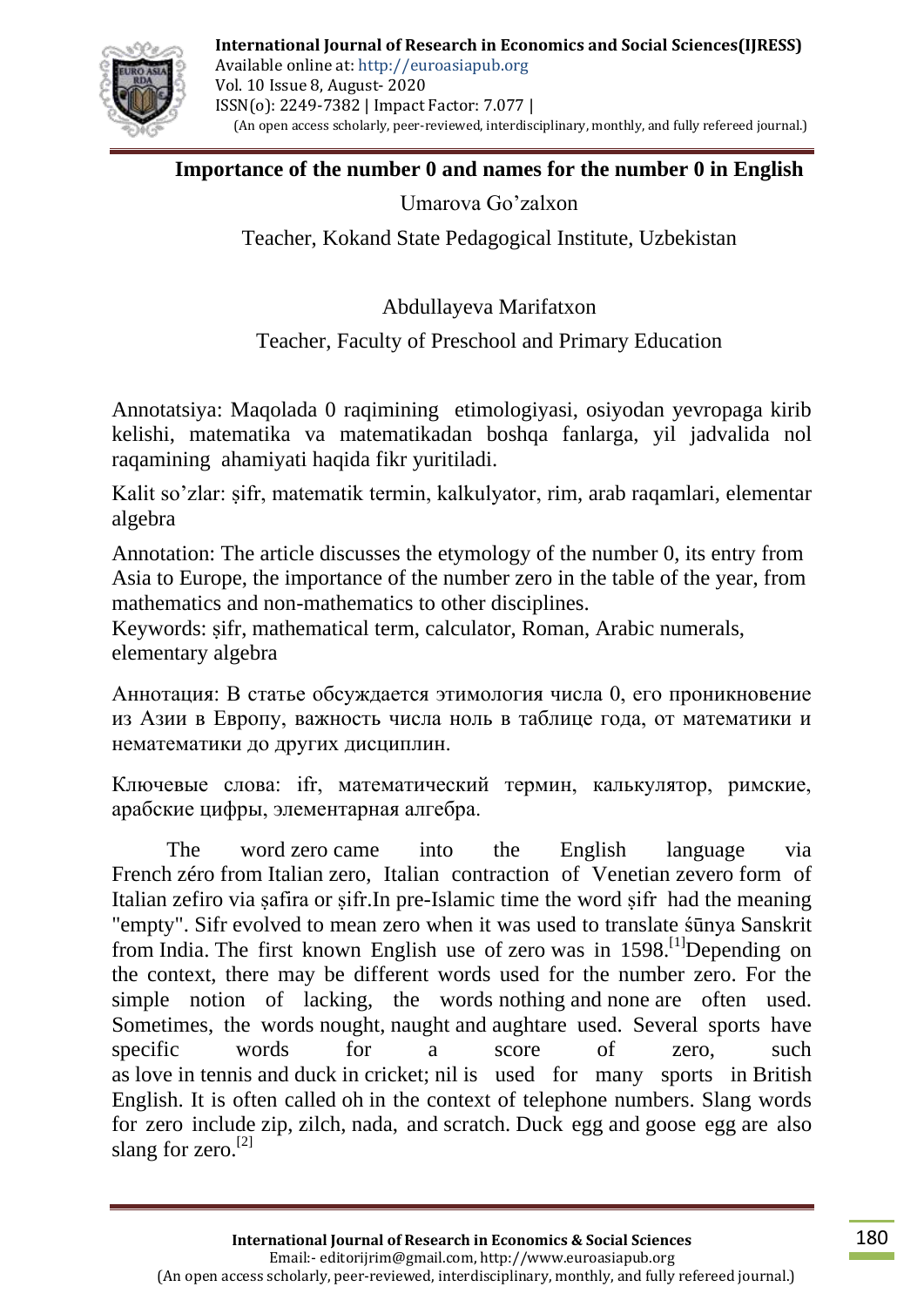

The earliest use of zero in the calculation of the [Julian Easter](https://en.wikipedia.org/wiki/Computus) occurred before AD 311, at the first entry in a table of [epacts](https://en.wikipedia.org/wiki/Epact) as preserved in an [Ethiopic](https://en.wikipedia.org/wiki/Ethiopia) document for the years AD 311 to 369, using a [Ge'ez](https://en.wikipedia.org/wiki/Ge%27ez) word for "none" (English translation is "0" elsewhere) alongside Ge'ez numerals (based on Greek numerals), which was translated from an equivalent table published by the [Church of Alexandria](https://en.wikipedia.org/wiki/Church_of_Alexandria) in [Medieval Greek.](https://en.wikipedia.org/wiki/Medieval_Greek)<sup>[\[3\]](https://en.wikipedia.org/wiki/0#cite_note-Neugebauer-28)</sup> This use was repeated in AD 525 in an equivalent table, that was translated via the Latin nulla or "none" by [Dionysius Exiguus,](https://en.wikipedia.org/wiki/Dionysius_Exiguus) alongside [Roman numerals.](https://en.wikipedia.org/wiki/Roman_numerals#Zero)<sup>[\[4\]](https://en.wikipedia.org/wiki/0#cite_note-Dionysius-29)</sup> When division produced zero as a remainder, nihil, meaning "nothing", was used. These medieval zeros were used by all future medieval [calculators of Easter.](https://en.wikipedia.org/wiki/Computus) The initial "N" was used as a zero symbol in a table of Roman numerals by [Bede—](https://en.wikipedia.org/wiki/Bede)or his colleagues around AD 725.

## **India**

[Pingala](https://en.wikipedia.org/wiki/Pingala) (c. 3rd/2nd century BC), a [Sanskrit prosody](https://en.wikipedia.org/wiki/Sanskrit_prosody) scholar, used [binary](https://en.wikipedia.org/wiki/Binary_numeral_system)  [numbers](https://en.wikipedia.org/wiki/Binary_numeral_system) in the form of short and long syllables (the latter equal in length to two short syllables), a notation similar to [Morse code.](https://en.wikipedia.org/wiki/Morse_code) Pingala used the [Sanskrit](https://en.wikipedia.org/wiki/Sanskrit) word [śūnya](https://en.wikipedia.org/wiki/%C5%9A%C5%ABnyat%C4%81) explicitly to refer to zero.The concept of zero as a written digit in the **decimal** place value notation was developed in [India,](https://en.wikipedia.org/wiki/Indian_subcontinent) presumably as early as during the [Gupta period](https://en.wikipedia.org/wiki/Gupta_period) (c. 5th century), with the oldest unambiguous evidence dating to the 7th century.A symbol for zero, a large dot likely to be the precursor of the still-current hollow symbol, is used throughout the [Bakhshali manuscript,](https://en.wikipedia.org/wiki/Bakhshali_manuscript) a practical manual on arithmetic for merchants. In 2017, three samples from the manuscript were shown by [radiocarbon dating](https://en.wikipedia.org/wiki/Radiocarbon_dating) to come from three different centuries: from AD 224–383, AD 680–779, and AD 885–993, making it South Asia's oldest recorded use of the zero symbol. It is not known how the [birch](https://en.wikipedia.org/wiki/Birch) bark fragments from different centuries forming the manuscript came to be packaged together.

The [Lokavibhāga,](https://en.wikipedia.org/wiki/Lokavibhaga) a [Jain](https://en.wikipedia.org/wiki/Jain) text on [cosmology](https://en.wikipedia.org/wiki/Cosmology) surviving in a medieval Sanskrit translation of the [Prakrit](https://en.wikipedia.org/wiki/Prakrit) original, which is internally dated to AD 458 [\(Saka](https://en.wikipedia.org/wiki/Saka_era)  [era](https://en.wikipedia.org/wiki/Saka_era) 380), uses a decimal [place-value system,](https://en.wikipedia.org/wiki/Positional_notation) including a zero. In this text, [śūnya](https://en.wikipedia.org/wiki/%C5%9A%C5%ABnyat%C4%81) ("void, empty") is also used to refer to zero.

The [Aryabhatiya](https://en.wikipedia.org/wiki/Aryabhatiya) (c. 500), states sthānāt sthānam daśagunam syāt "from place to place each is ten times the preceding."

Rules governing the use of zero appeared in [Brahmagupta'](https://en.wikipedia.org/wiki/Brahmagupta)s [Brahmasputha](https://en.wikipedia.org/wiki/Brahmasphutasiddhanta)  [Siddhanta](https://en.wikipedia.org/wiki/Brahmasphutasiddhanta) (7th century), which states the sum of zero with itself as zero, and incorrectly [division by zero](https://en.wikipedia.org/wiki/Division_by_zero) as:

A positive or negative number when divided by zero is a fraction with the zero as denominator. Zero divided by a negative or positive number is either zero or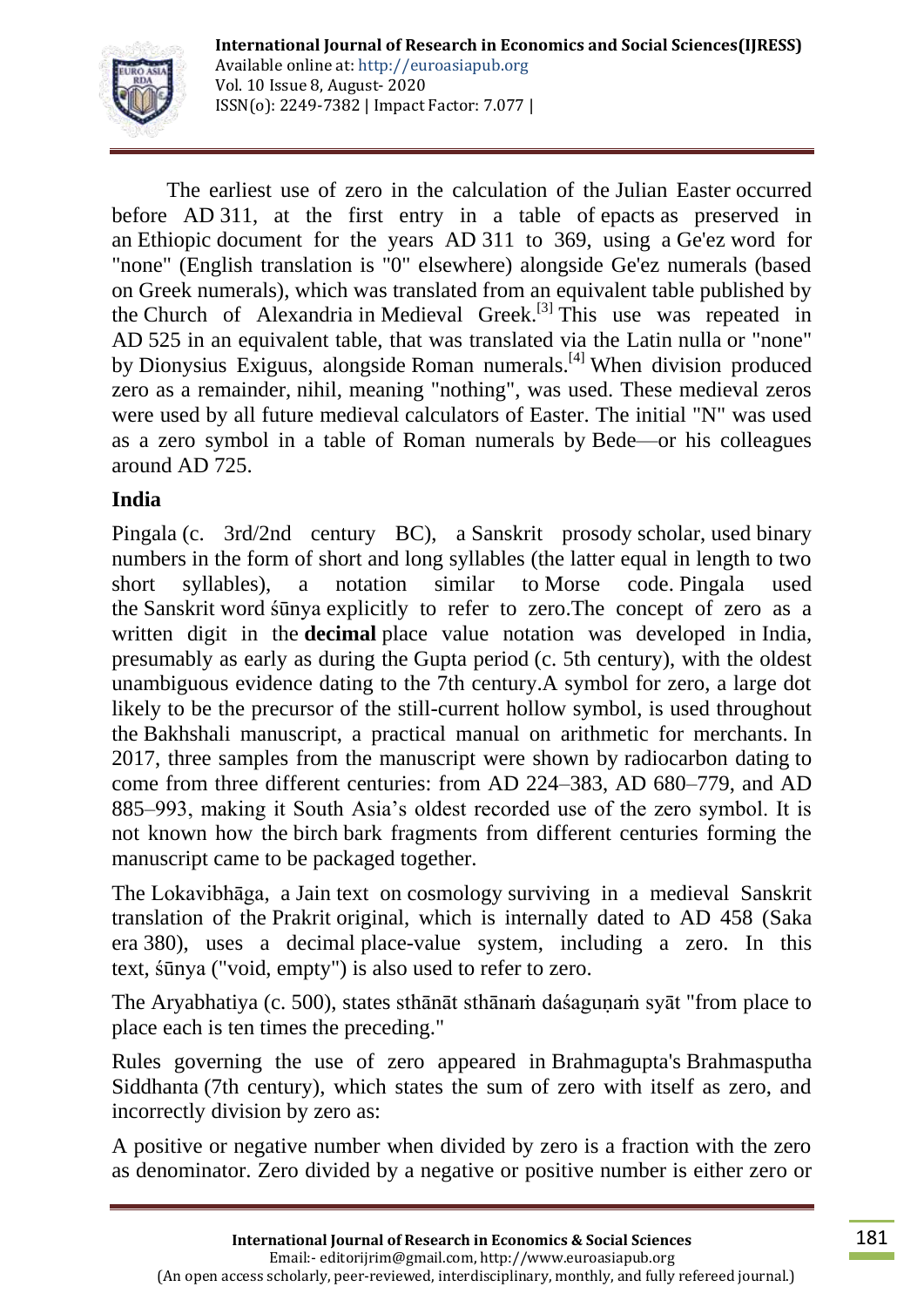

is expressed as a fraction with zero as numerator and the finite quantity as denominator. Zero divided by zero is zero.

[History of the Hindu–Arabic numeral system](https://en.wikipedia.org/wiki/History_of_the_Hindu%E2%80%93Arabic_numeral_system)

The [Arabic-](https://en.wikipedia.org/wiki/Arabic)language inheritance of science was largely [Greek,](https://en.wikipedia.org/wiki/Greece) followed by Hindu influences. In 773, at [Al-Mansur'](https://en.wikipedia.org/wiki/Al-Mansur)s behest, translations were made of many ancient treatises including Greek, Roman, Indian, and others.

In AD 813, astronomical tables were prepared by a [Persian](https://en.wikipedia.org/wiki/Persian_people) mathematician, [Muḥammad ibn Mūsā al-Khwārizmī,](https://en.wikipedia.org/wiki/Mu%E1%B8%A5ammad_ibn_M%C5%ABs%C4%81_al-Khw%C4%81rizm%C4%AB) using Hindu numerals; and about 825, he published a book synthesizing Greek and Hindu knowledge and also contained his own contribution to mathematics including an explanation of the use of zero. This book was later translated into [Latin](https://en.wikipedia.org/wiki/Latin) in the 12th century under the title Algoritmi de numero Indorum. This title means "al-Khwarizmi on the Numerals of the Indians". The word "Algoritmi" was the translator's Latinization of Al-Khwarizmi's name, and the word "Algorithm" or "Algorism" started to acquire a meaning of any arithmetic based on decimals.

[Muhammad ibn Ahmad al-Khwarizmi,](https://en.wikipedia.org/wiki/Muhammad_ibn_Ahmad_al-Khwarizmi) in 976, stated that if no number appears in the place of tens in a calculation, a little circle should be used "to keep the rows". This circle was called sifr.

## **Transmission to Europe**

The [Hindu–Arabic numeral system](https://en.wikipedia.org/wiki/Hindu%E2%80%93Arabic_numeral_system) (base 10) reached Europe in the 11th century, via [Al-Andalus](https://en.wikipedia.org/wiki/Al-Andalus) through Spanish [Muslims,](https://en.wikipedia.org/wiki/Muslim) the [Moors,](https://en.wikipedia.org/wiki/Moors) together with knowledge of [astronomy](https://en.wikipedia.org/wiki/Astronomy) and instruments like the [astrolabe,](https://en.wikipedia.org/wiki/Astrolabe) first imported by [Gerbert of Aurillac.](https://en.wikipedia.org/wiki/Pope_Sylvester_II) For this reason, the numerals came to be known in Europe as "Arabic numerals". The Italian mathematician [Fibonacci](https://en.wikipedia.org/wiki/Fibonacci) or Leonardo of Pisa was instrumental in bringing the system into European mathematics in 1202, stating:

After my father's appointment by his homeland as state official in the customs house of Bugia for the Pisan merchants who thronged to it, he took charge; and in view of its future usefulness and convenience, had me in my boyhood come to him and there wanted me to devote myself to and be instructed in the study of calculation for some days. There, following my introduction, as a consequence of marvelous instruction in the art, to the nine digits of the Hindus, the knowledge of the art very much appealed to me before all others, and for it I realized that all its aspects were studied in Egypt, Syria, Greece, Sicily, and Provence, with their varying methods; and at these places thereafter, while on business. I pursued my study in depth and learned the give-and-take of disputation. But all this even, and the algorism, as well as the art of Pythagoras,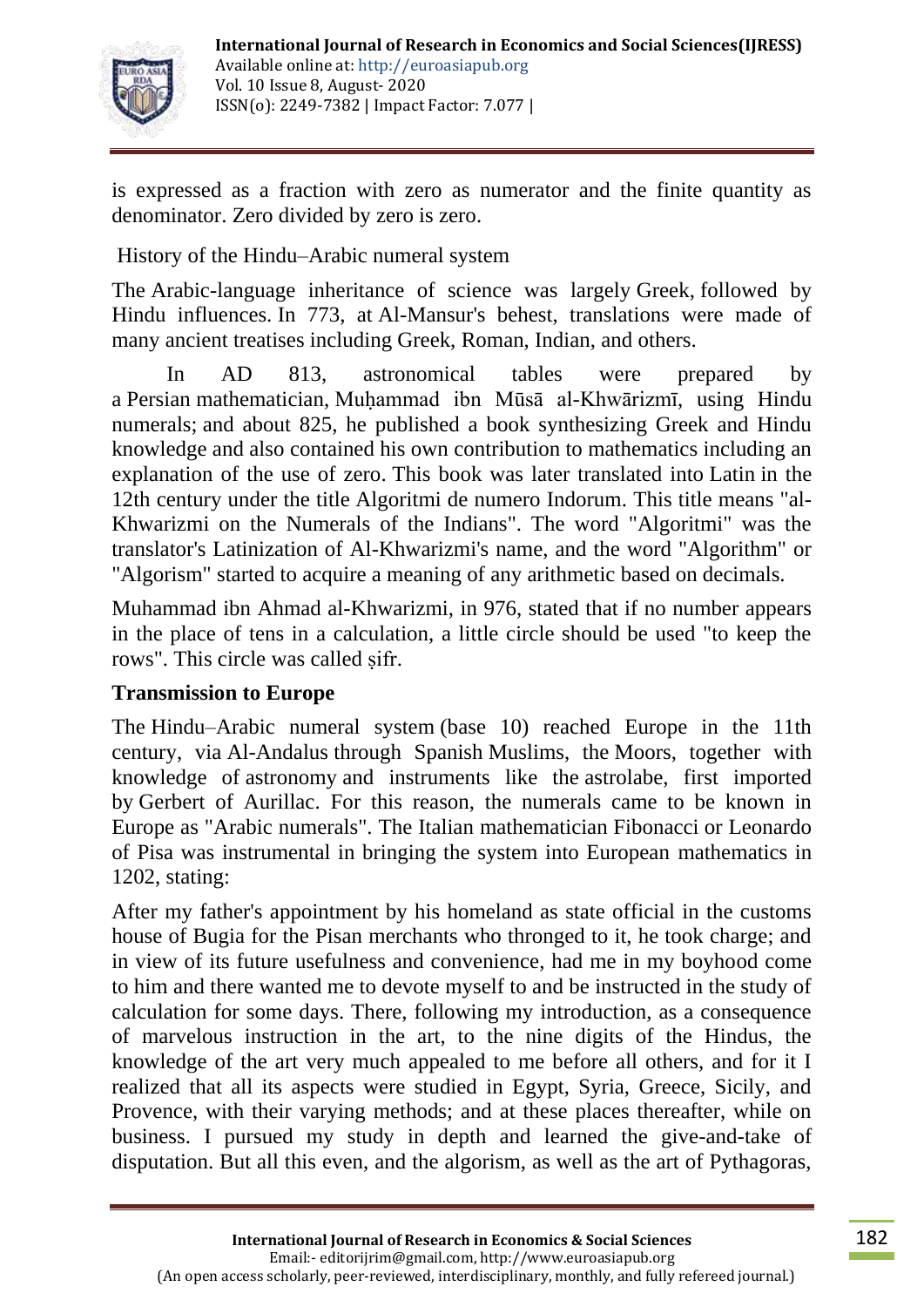

I considered as almost a mistake in respect to the method of the [Hindus](https://en.wikipedia.org/wiki/Hinduism) (Modus Indorum). Therefore, embracing more stringently that method of the Hindus, and taking stricter pains in its study, while adding certain things from my own understanding and inserting also certain things from the niceties of Euclid's geometric art. I have striven to compose this book in its entirety as understandably as I could, dividing it into fifteen chapters. Almost everything which I have introduced I have displayed with exact proof, in order that those further seeking this knowledge, with its pre-eminent method, might be instructed, and further, in order that the Latin people might not be discovered to be without it, as they have been up to now. If I have perchance omitted anything more or less proper or necessary, I beg indulgence, since there is no one who is blameless and utterly provident in all things. The nine Indian figures are: 9 8 7 6 5 4 3 2 1. With these nine figures, and with the sign 0 ... any number may be written.

Here Leonardo of Pisa uses the phrase "sign 0", indicating it is like a sign to do operations like addition or multiplication. From the 13th century, manuals on calculation (adding, multiplying, extracting roots, etc.) became common in Europe where they were called [algorismus](https://en.wikipedia.org/wiki/Algorism) after the Persian mathematician al-Khwārizmī. The most popular was written by [Johannes de Sacrobosco,](https://en.wikipedia.org/wiki/Johannes_de_Sacrobosco) about 1235 and was one of the earliest scientific books to be printed in 1488. Until the late 15th century, Hindu–Arabic numerals seem to have predominated among mathematicians, while merchants preferred to use the [Roman numerals.](https://en.wikipedia.org/wiki/Roman_numerals) In the 16th century, they became commonly used in Europe.

 $\theta$  is the [integer](https://en.wikipedia.org/wiki/Integer) immediately preceding [1.](https://en.wikipedia.org/wiki/1_(number)) [Zero is an even number](https://en.wikipedia.org/wiki/Parity_of_zero)<sup>[\[61\]](https://en.wikipedia.org/wiki/Parity_of_zero)</sup> because it is divisible by [2](https://en.wikipedia.org/wiki/2_(number)) with no remainder. 0 is neither positive nor negative. Many definitions include 0 as a [natural number,](https://en.wikipedia.org/wiki/Natural_number) in which case it is the only natural number that is not positive. Zero is a number which quantifies a count or an amount of [null](https://en.wikipedia.org/wiki/Empty_set) size. In most [cultures,](https://en.wikipedia.org/wiki/History_of_mathematics) 0 was identified before the idea of negative things (i.e., quantities less than zero) was accepted.

As a value or a number, zero is not the same as the digit zero, used in [numeral](https://en.wikipedia.org/wiki/Numeral_system)  [systems](https://en.wikipedia.org/wiki/Numeral_system) with [positional notation.](https://en.wikipedia.org/wiki/Positional_notation) Successive positions of digits have higher weights, so the digit zero is used inside a numeral to skip a position and give appropriate weights to the preceding and following digits. A zero digit is not always necessary in a positional number system (e.g., the number 02). In some instances, a [leading zero](https://en.wikipedia.org/wiki/Leading_zero) may be used to distinguish a number.

# **Elementary algebra**

The number 0 is the smallest [non-negative](https://en.wikipedia.org/wiki/Non-negative) integer. The natural [number](https://en.wikipedia.org/wiki/Natural_number) following 0 is 1 and no natural number precedes 0. The number 0 may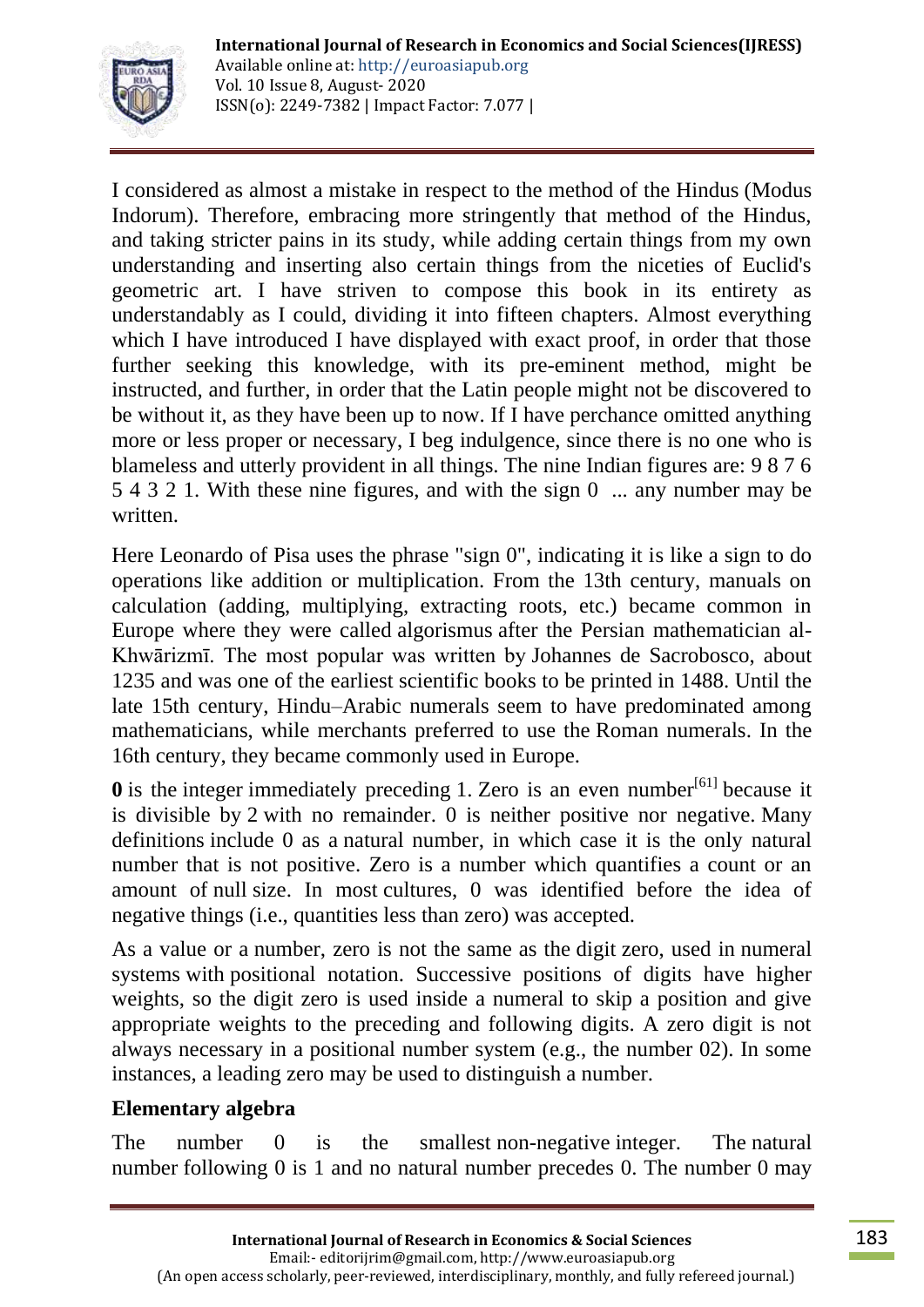

or may not be considered a natural number, but it is an integer, and hence a [rational number](https://en.wikipedia.org/wiki/Rational_number) and a [real number](https://en.wikipedia.org/wiki/Real_number) (as well as an [algebraic number](https://en.wikipedia.org/wiki/Algebraic_number) and a [complex number\)](https://en.wikipedia.org/wiki/Complex_number).

The number 0 is neither positive nor negative, and is usually displayed as the central number in a [number line.](https://en.wikipedia.org/wiki/Number_line) It is neither a [prime number](https://en.wikipedia.org/wiki/Prime_number) nor a [composite](https://en.wikipedia.org/wiki/Composite_number)  [number.](https://en.wikipedia.org/wiki/Composite_number) It cannot be prime because it has an [infinite](https://en.wikipedia.org/wiki/Infinity) number of [factors,](https://en.wikipedia.org/wiki/Divisor) and cannot be composite because it cannot be expressed as a product of prime numbers (as 0 must always be one of the factors). Zero is, however, [even](https://en.wikipedia.org/wiki/Parity_(mathematics)) (i.e. a multiple of 2, as well as being a multiple of any other integer, rational, or real number).

The following are some basic (elementary) rules for dealing with the number 0. These rules apply for any real or complex number x, unless otherwise stated.

- Addition:  $x + 0 = 0 + x = x$ . That is, 0 is an identity [element](https://en.wikipedia.org/wiki/Identity_element) (or neutral element) with respect to addition.
- Subtraction:  $x 0 = x$  and  $0 x = -x$ .
- Multiplication:  $x \cdot 0 = 0 \cdot x = 0$ .
- Division:  $0/\bar{x} = 0$ , for nonzero x. But  $x/\bar{0}$  is [undefined,](https://en.wikipedia.org/wiki/Defined_and_undefined) because 0 has no [multiplicative inverse](https://en.wikipedia.org/wiki/Multiplicative_inverse) (no real number multiplied by 0 produces 1), a consequence of the previous rule.
- Exponentiation:  $x^0 = x/x = 1$ , except that the case  $x = 0$  may be left undefined in some [contexts.](https://en.wikipedia.org/wiki/0_to_the_power_of_0) For all positive real x,  $0^x = 0$ .

The expression  $0/\overline{0}$ , which may be obtained in an attempt to determine the limit of an expression of the form  $f(x)/g(x)$  as a result of applying the [lim](https://en.wikipedia.org/wiki/Limit_of_a_function) operator independently to both operands of the fraction, is a so-called ["indeterminate](https://en.wikipedia.org/wiki/Indeterminate_form)  [form"](https://en.wikipedia.org/wiki/Indeterminate_form). That does not simply mean that the limit sought is necessarily undefined; rather, it means that the limit of  $f(x)/g(x)$ , if it exists, must be found by another method, such as [l'Hôpital's rule.](https://en.wikipedia.org/wiki/L%27H%C3%B4pital%27s_rule)

The sum of 0 numbers (the [empty sum\)](https://en.wikipedia.org/wiki/Empty_sum) is 0, and the product of 0 numbers (the [empty product\)](https://en.wikipedia.org/wiki/Empty_product) is 1. The [factorial](https://en.wikipedia.org/wiki/Factorial) 0! evaluates to 1, as a special case of the empty product.

# **Other branches of mathematics**

 In [set theory,](https://en.wikipedia.org/wiki/Set_theory) 0 is the [cardinality](https://en.wikipedia.org/wiki/Cardinality) of the [empty set:](https://en.wikipedia.org/wiki/Empty_set) if one does not have any apples, then one has 0 apples. In fact, in certain axiomatic developments of mathematics from set theory, 0 is [defined](https://en.wikipedia.org/wiki/Definition) to be the empty set. When this is done, the empty set is the [von Neumann cardinal assignment](https://en.wikipedia.org/wiki/Von_Neumann_cardinal_assignment) for a set with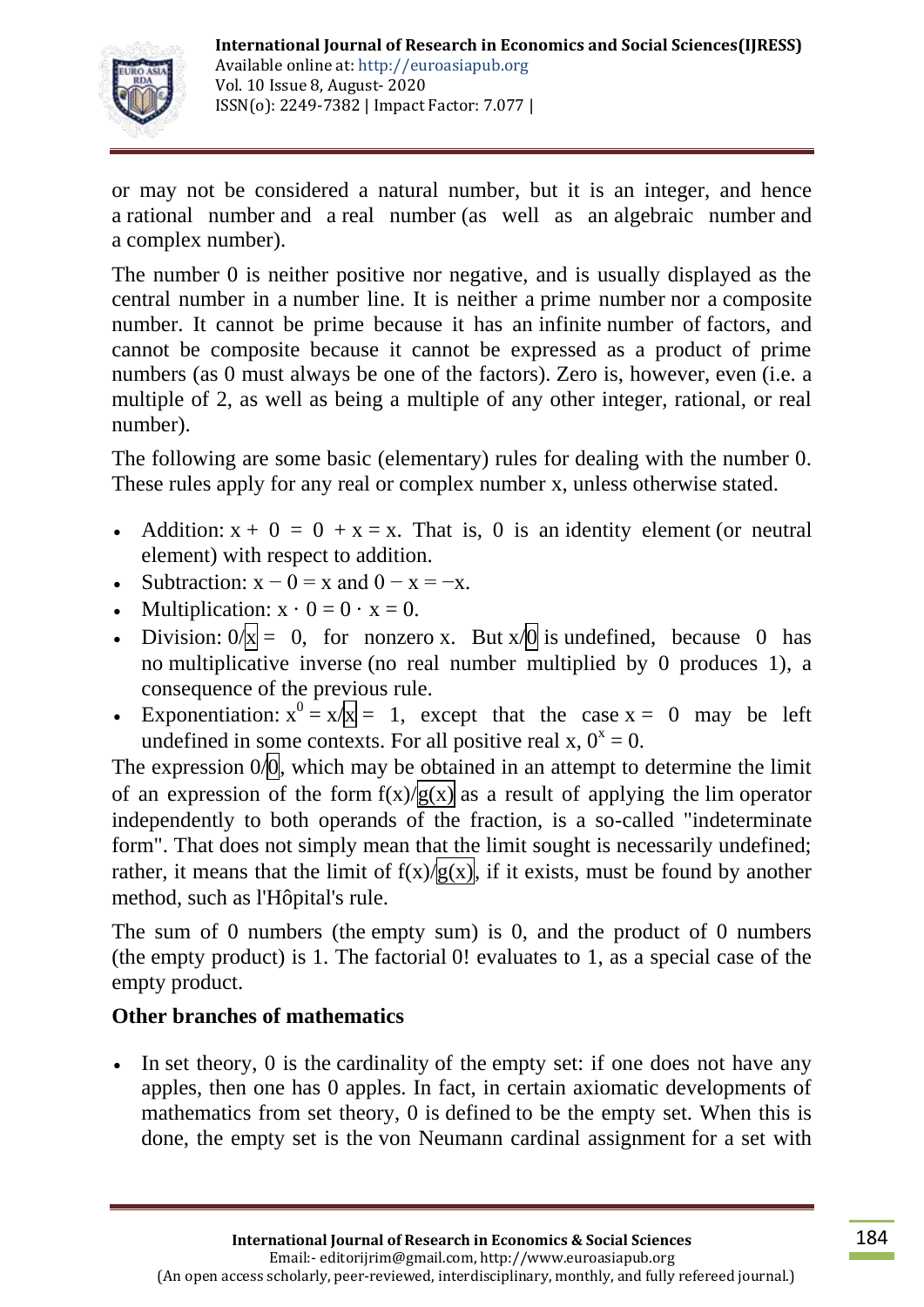

no elements, which is the empty set. The cardinality function, applied to the empty set, returns the empty set as a value, thereby assigning it 0 elements.

- Also in set theory, 0 is the lowest [ordinal number,](https://en.wikipedia.org/wiki/Ordinal_number) corresponding to the empty set viewed as a [well-ordered set.](https://en.wikipedia.org/wiki/Well-order)
- In [propositional logic,](https://en.wikipedia.org/wiki/Propositional_calculus) 0 may be used to denote the [truth value](https://en.wikipedia.org/wiki/Truth_value) false.
- In [abstract algebra,](https://en.wikipedia.org/wiki/Abstract_algebra) 0 is commonly used to denote a [zero element,](https://en.wikipedia.org/wiki/Zero_element) which is a [neutral element](https://en.wikipedia.org/wiki/Identity_element) for addition (if defined on the structure under consideration) and an [absorbing element](https://en.wikipedia.org/wiki/Absorbing_element) for multiplication (if defined).
- In [lattice theory,](https://en.wikipedia.org/wiki/Lattice_(order)) 0 may denote the [bottom element](https://en.wikipedia.org/wiki/Greatest_element) of a [bounded lattice.](https://en.wikipedia.org/wiki/Lattice_(order))
- In [category theory,](https://en.wikipedia.org/wiki/Category_theory) 0 is sometimes used to denote an [initial object](https://en.wikipedia.org/wiki/Initial_and_terminal_objects) of a [category.](https://en.wikipedia.org/wiki/Category_(mathematics))
- In [recursion theory,](https://en.wikipedia.org/wiki/Recursion_theory) 0 can be used to denote the [Turing degree](https://en.wikipedia.org/wiki/Turing_degree) of the partial [computable functions.](https://en.wikipedia.org/wiki/Computable_function)

# **Related mathematical terms**

- A [zero of a function](https://en.wikipedia.org/wiki/Root_of_a_function) f is a point x in the domain of the function such that  $f(x)$  $= 0$ . When there are finitely many zeros these are called the roots of the function. This is related to [zeros](https://en.wikipedia.org/wiki/Zero_(complex_analysis)) of a [holomorphic function.](https://en.wikipedia.org/wiki/Holomorphic_function)
- The **zero** function (or zero map) on a domain D is the constant [function](https://en.wikipedia.org/wiki/Constant_function) with 0 as its only possible output value, i.e., the function f defined by  $f(x) = 0$  for all x in D. The zero function is the only function that is both [even](https://en.wikipedia.org/wiki/Even_function) and [odd.](https://en.wikipedia.org/wiki/Odd_function) A particular zero function is a [zero morphism](https://en.wikipedia.org/wiki/Zero_morphism) in category theory; e.g., a zero map is the identity in the additive group of functions. The [determinant](https://en.wikipedia.org/wiki/Determinant) on non-invertible [square matrices](https://en.wikipedia.org/wiki/Matrix_(mathematics)) is a zero map.
- Several branches of mathematics have [zero elements,](https://en.wikipedia.org/wiki/Zero_element) which generalize either the property  $0 + x = x$ , or the property  $0 \cdot x = 0$ , or both.

## Physics

The value zero plays a special role for many physical quantities. For some quantities, the zero level is naturally distinguished from all other levels, whereas for others it is more or less arbitrarily chosen. For example, for an [absolute](https://en.wikipedia.org/wiki/Thermodynamic_temperature)  [temperature](https://en.wikipedia.org/wiki/Thermodynamic_temperature) (as measured in [kelvins\)](https://en.wikipedia.org/wiki/Kelvin), [zero](https://en.wikipedia.org/wiki/Absolute_zero) is the lowest possible value [\(negative](https://en.wikipedia.org/wiki/Negative_temperature)  [temperatures](https://en.wikipedia.org/wiki/Negative_temperature) are defined, but negative-temperature systems are not actually colder). This is in contrast to for example temperatures on the Celsius scale, where zero is arbitrarily defined to be at the [freezing point](https://en.wikipedia.org/wiki/Melting_point) of water. Measuring sound intensity in [decibels](https://en.wikipedia.org/wiki/Decibel) or [phons,](https://en.wikipedia.org/wiki/Phon) the zero level is arbitrarily set at a reference value—for example, at a value for the threshold of hearing. In [physics,](https://en.wikipedia.org/wiki/Physics) the [zero-point energy](https://en.wikipedia.org/wiki/Zero-point_energy) is the lowest possible energy that a [quantum](https://en.wikipedia.org/wiki/Quantum_mechanics)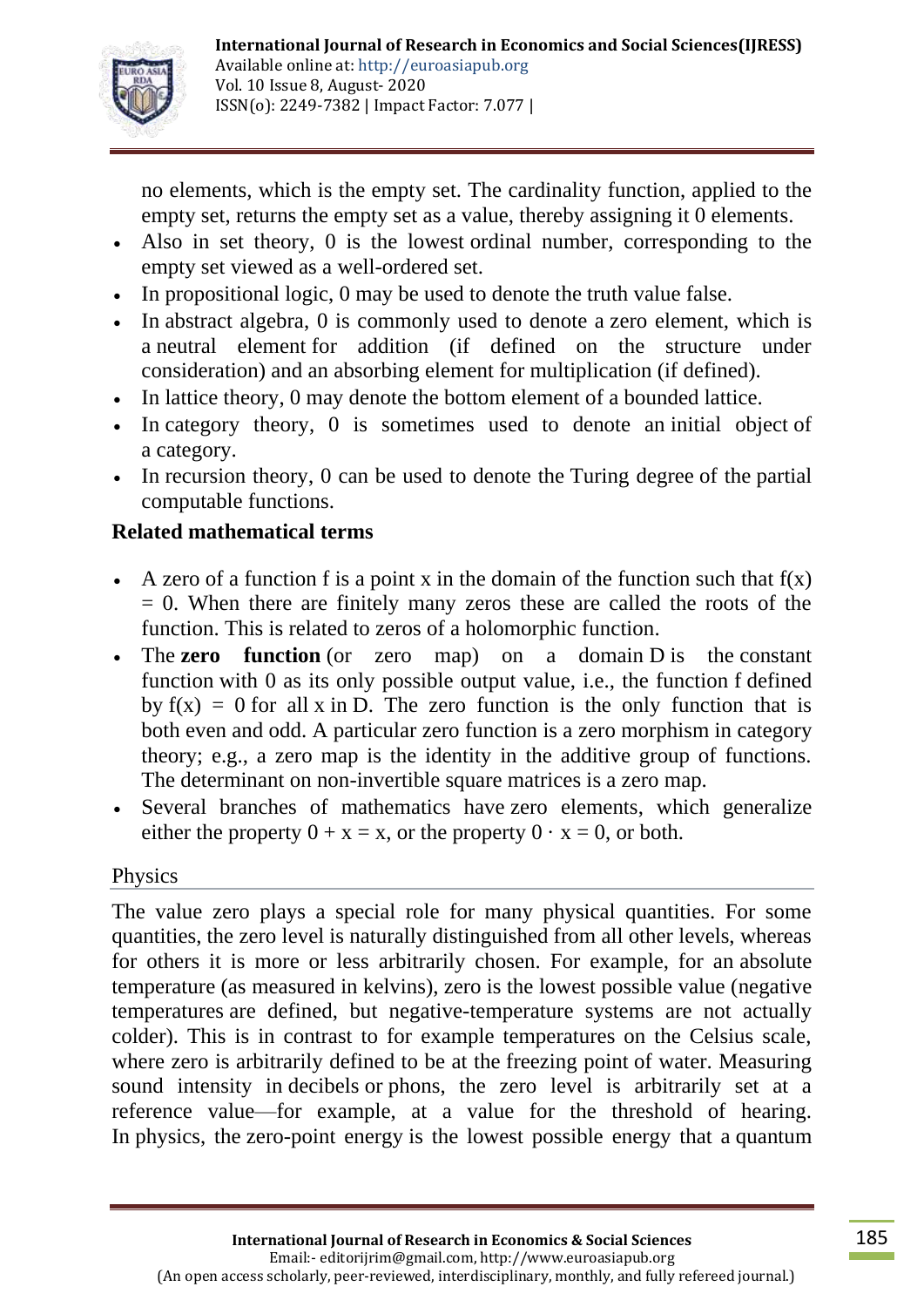

mechanical [physical system](https://en.wikipedia.org/wiki/Physical_system) may possess and is the energy of the [ground](https://en.wikipedia.org/wiki/Stationary_state)  [state](https://en.wikipedia.org/wiki/Stationary_state) of the system.

#### **Chemistry**

Zero has been proposed as the [atomic number](https://en.wikipedia.org/wiki/Atomic_number) of the theoretical element [tetraneutron.](https://en.wikipedia.org/wiki/Tetraneutron) It has been shown that a cluster of four [neutrons](https://en.wikipedia.org/wiki/Neutron) may be stable enough to be considered an [atom](https://en.wikipedia.org/wiki/Atom) in its own right. This would create an [element](https://en.wikipedia.org/wiki/Chemical_element) with no [protons](https://en.wikipedia.org/wiki/Proton) and no charge on its [nucleus.](https://en.wikipedia.org/wiki/Atomic_nucleus)

As early as 1926, Andreas von Antropoff coined the term [neutronium](https://en.wikipedia.org/wiki/Neutronium) for a conjectured form of [matter](https://en.wikipedia.org/wiki/Matter) made up of neutrons with no protons, which he placed as the chemical element of atomic number zero at the head of his new version of the [periodic table.](https://en.wikipedia.org/wiki/Periodic_table) It was subsequently placed as a noble gas in the middle of several spiral representations of the periodic system for classifying the chemical elements.

#### Computer science

The most common practice throughout human history has been to start counting at one, and this is the practice in early classic [computer programming](https://en.wikipedia.org/wiki/Computer_programming) languages such as [Fortran](https://en.wikipedia.org/wiki/Fortran) and [COBOL.](https://en.wikipedia.org/wiki/COBOL) However, in the late 1950s [LISP](https://en.wikipedia.org/wiki/LISP) introduced [zero](https://en.wikipedia.org/wiki/Zero-based_numbering)[based numbering](https://en.wikipedia.org/wiki/Zero-based_numbering) for arrays while [Algol 58](https://en.wikipedia.org/wiki/Algol_58) introduced completely flexible basing for array subscripts (allowing any positive, negative, or zero integer as base for array subscripts), and most subsequent programming languages adopted one or other of these positions. For example, the elements of an [array](https://en.wikipedia.org/wiki/Array_data_type) are numbered starting from 0 in [C,](https://en.wikipedia.org/wiki/C_(computer_language)) so that for an array of n items the sequence of array indices runs from 0 to n−1. This permits an array element's location to be calculated by adding the index directly to address of the array, whereas 1-based languages precalculate the array's base address to be the position one element before the first.

There can be confusion between 0- and 1-based indexing, for example Java's [JDBC](https://en.wikipedia.org/wiki/JDBC) indexes parameters from 1 although [Java](https://en.wikipedia.org/wiki/Java_(programming_language)) itself uses 0-based indexing.

In databases, it is possible for a field not to have a value. It is then said to have a [null value.](https://en.wikipedia.org/wiki/Null_(SQL)) For numeric fields it is not the value zero. For text fields this is not blank nor the empty string. The presence of null values leads to [three-valued](https://en.wikipedia.org/wiki/Ternary_logic)  [logic.](https://en.wikipedia.org/wiki/Ternary_logic) No longer is a condition either true or false, but it can be undetermined. Any computation including a null value delivers a null result.

A [null pointer](https://en.wikipedia.org/wiki/Null_pointer) is a pointer in a computer program that does not point to any object or function. In C, the integer constant 0 is converted into the null pointer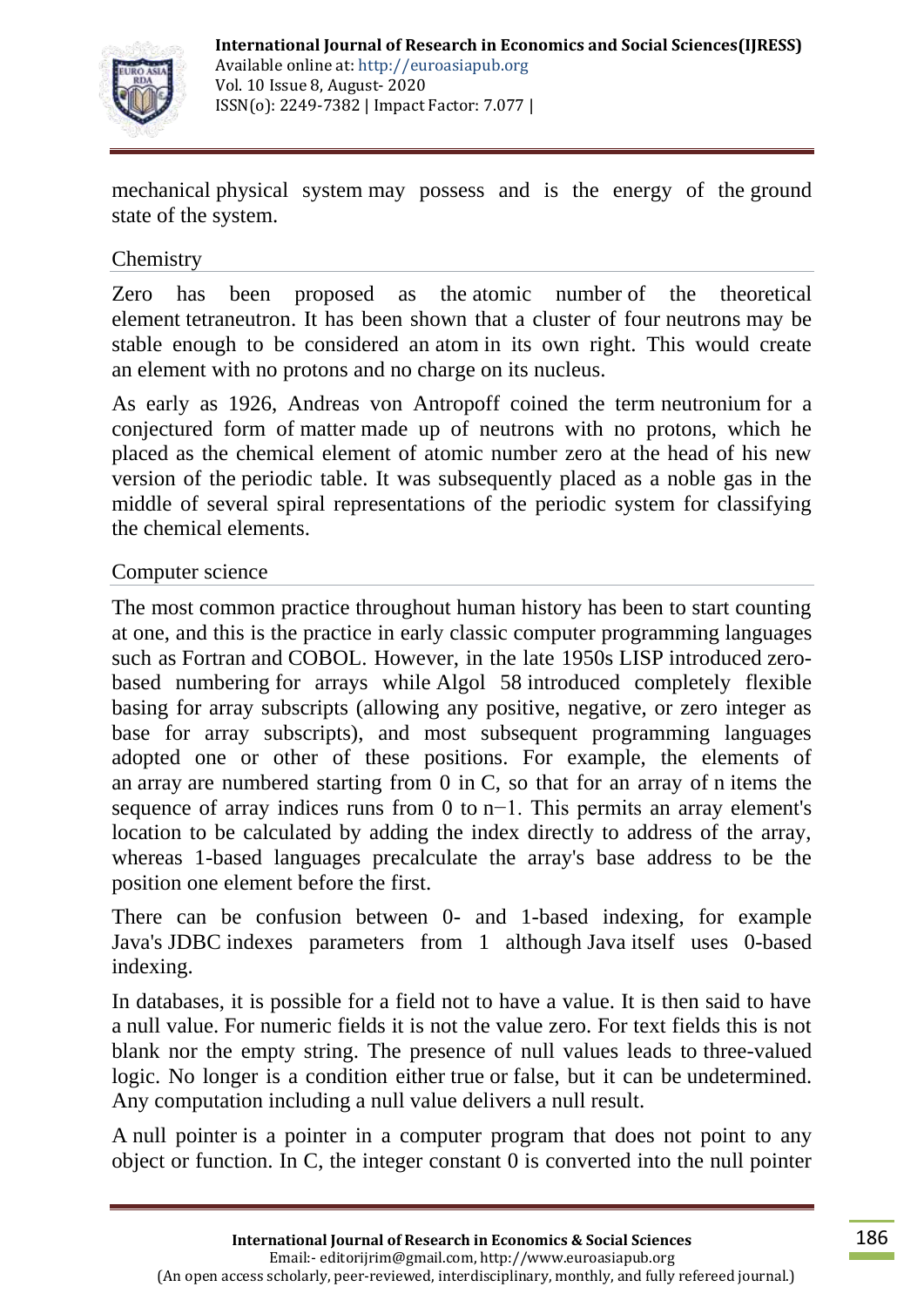

at [compile time](https://en.wikipedia.org/wiki/Compile_time) when it appears in a pointer context, and so 0 is a standard way to refer to the null pointer in code. However, the internal representation of the null pointer may be any bit pattern (possibly different values for different data types).

In mathematics  $-0 = +0 = 0$ ; both  $-0$  and  $+0$  represent exactly the same number, i.e., there is no "positive zero" or "negative zero" distinct from zero. However, in some computer hardware [signed number representations,](https://en.wikipedia.org/wiki/Signed_number_representations) zero has two distinct representations, a positive one grouped with the positive numbers and a negative one grouped with the negatives; this kind of dual representation is known as [signed zero,](https://en.wikipedia.org/wiki/Signed_zero) with the latter form sometimes called negative zero. These representations include the [signed magnitude](https://en.wikipedia.org/wiki/Signed_magnitude) and [one's](https://en.wikipedia.org/wiki/One%27s_complement)  [complement](https://en.wikipedia.org/wiki/One%27s_complement) binary integer representations (but not the [two's](https://en.wikipedia.org/wiki/Two%27s_complement)  [complement](https://en.wikipedia.org/wiki/Two%27s_complement) binary form used in most modern computers), and most [floating](https://en.wikipedia.org/wiki/Floating_point)  [point](https://en.wikipedia.org/wiki/Floating_point) number representations

In binary, 0 represents the value for "off", which means no electricity flow.

Zero is the value of false in many programming languages.

#### Other fields

- In telephony, pressing 0 is often used for dialling out of a company [network](https://en.wikipedia.org/wiki/Business_telephone_system) or to a different [city or region,](https://en.wikipedia.org/wiki/Trunk_prefix) and 00 is used for dialling [abroad.](https://en.wikipedia.org/wiki/International_call_prefix) In some countries, dialling 0 places a call for [operator assistance.](https://en.wikipedia.org/wiki/Operator_assistance)
- DVDs that can be played in any region are sometimes referred to as being ["region 0"](https://en.wikipedia.org/wiki/Region_0)
- [Roulette](https://en.wikipedia.org/wiki/Roulette) wheels usually feature a "0" space (and sometimes also a "00" space), whose presence is ignored when calculating payoffs (thereby allowing the house to win in the long run).
- In [Formula One,](https://en.wikipedia.org/wiki/Formula_One) if the reigning [World Champion](https://en.wikipedia.org/wiki/List_of_Formula_One_World_Drivers%27_Champions) no longer competes in Formula One in the year following their victory in the title race, 0 is given to one of the drivers of the team that the reigning champion won the title with. This happened in 1993 and 1994, with [Damon Hill](https://en.wikipedia.org/wiki/Damon_Hill) driving car 0, due to the reigning World Champion [\(Nigel Mansell](https://en.wikipedia.org/wiki/Nigel_Mansell) and [Alain Prost](https://en.wikipedia.org/wiki/Alain_Prost) respectively) not competing in the championship.
- On the U.S. [Interstate Highway System,](https://en.wikipedia.org/wiki/Interstate_Highway_System) in most states exits are numbered based on the nearest milepost from the highway's western or southern terminus within that state. Several that are less than half a mile (800 m) from state boundaries in that direction are numbered as Exit 0.